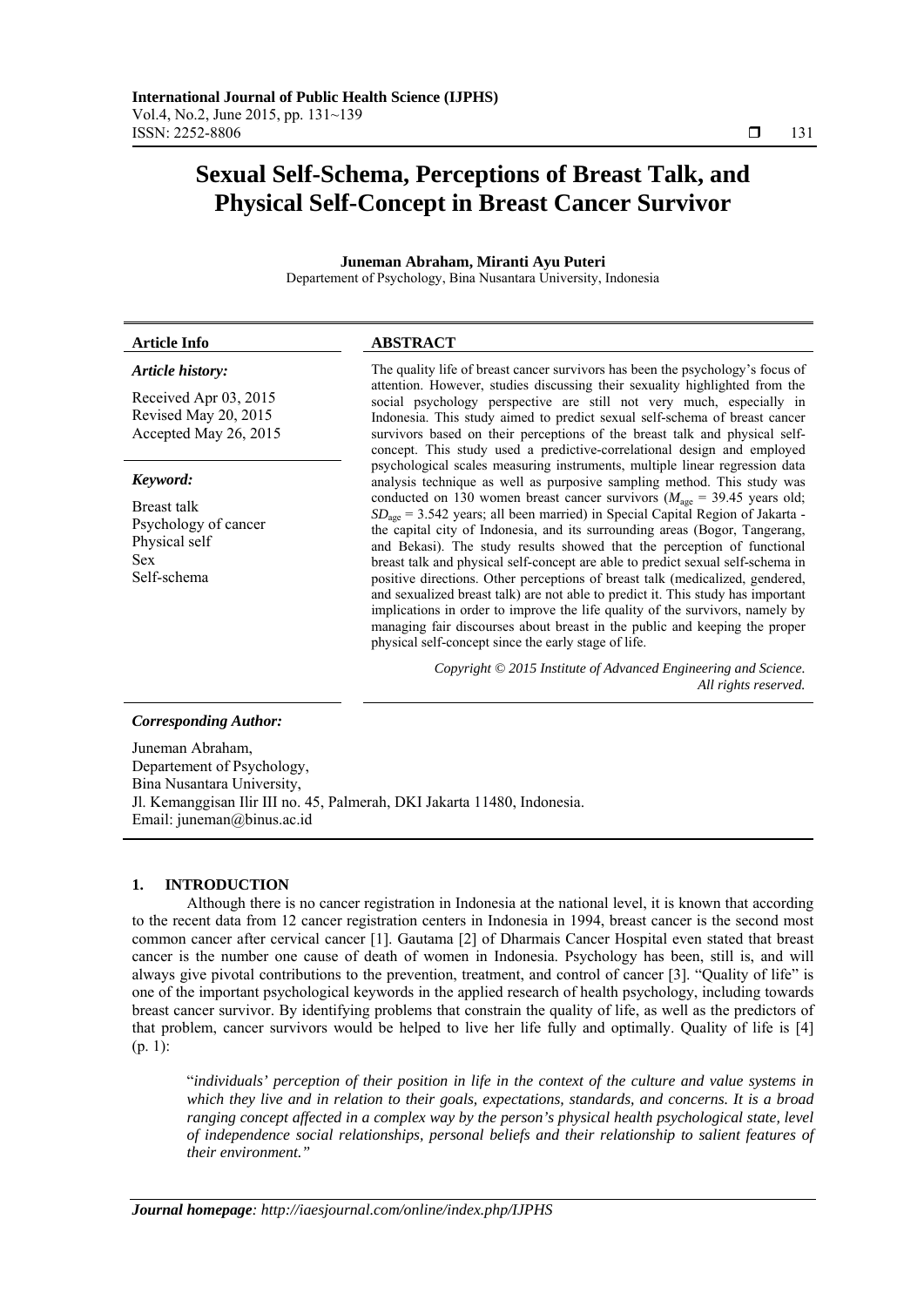Concerning to the quality of life, Ratna stated that the cancer situation may disturb emotional relation between couples through the decision of no longer having sexual intercourse, with the assumption that sexual activity can lead to fatigue and make the cancer more severe [5]. Silence and absence relating to sexual life in this context are situations regarded by many people as "reasonable", although we also recognize that these things have an impact on the quality of life. The decrease in sexual life quality can indeed be an objective physical effect of therapy and medications (e.g. because of their impact on the hormonal system), but also can be the result of *social decisions* taken by the couple on the basis of *perceptions* (for example, the perceived sexual attraction, and perceived sexual capacity). Meanwhile, in fact, pleasure and sexual satisfaction and orgasm as well are not impossible things to happen when cancer survivors experience changes in their sexuality [6].

Sexuality remains as an important dimension of the quality of life after a woman has been diagnosed with breast cancer [7]. The possibilities of sexual life in breast cancer survivors become critical to investigate because, according to Ratna, sexual needs that are not well managed by cancer survivors and their partners will lead to potential sexual dysfunction not only in cancer patients but also on their partners, as well as the potential of infidelity [5]. This is the main urgency of the need for this study.

In their review of numbers empirical research findings pertaining to the sexual psychology of breast cancer survivors, Emilee, Ussher, and Perz found that their sexuality can be summarized as a result of the dynamic interaction between the material aspect (the possibility of sexual dysfunction), intrapsychic aspects (emotional and body image changes due to physical changes), and socio-cultural aspects (sexual renegotiation with partners, and discursive construction of breasts) [8].

This present study focused on the social psychological aspects of the sexual life of women breast cancer survivors. Wilmoth found through his qualitative empirical research that altered sexual-self is an integral aspect of the change in the identity of a breast cancer survivor [7]. Unlike the experience of perimenopause, this alteration is comprehended more influential by the women because it starts earlier, runs faster and is life-threatening as well. Giving meaning to the new sexual identity obtained after undergoing diagnosis and therapy is part of the self-growth of the survivors. Still in relation to the self dimensions, Markopoulos et al. found that the types of surgery (breast-conserving *vs.* mastectomy with delayed breast reconstruction *vs.* modified radical mastectomy) are variables that moderate the psychological impact of breast cancer diagnosis on self-esteem [9]. Based on these two studies [8],[9], the author argued that self dimensions are the most fundamental entity and that most widely affected by a cancer diagnosis because the self is "the subject of experience" [10] (p . 24). However, different from the existing previous studies, this study specifically paid attention to sexual self-schema of the survivors. Self-schema is a mental structure that people use to organize knowledge about themselves [11]. Sexual self-schema is "cognitive generalizations about the sexual aspects of oneself ... and they guide sexual behavior" [12] (p. 1079). It is important to know the sexual self-schema because this scheme is a central element of sexual life that can predict sexual satisfaction or also sexual problems/difficulties, and further it has a relational impact on sexual partner [13]. To the same stressor attacking a person's sexuality such as breast cancer, one can perform a variety of sexual responses (active *vs*. passive) depends on her sexual self-schema (positive *vs*. negative).

As mentioned by Emilee et al., the social aspect plays a role in the sexuality of breast cancer patients [8]. One of the social aspects raised in this research is the discourse about woman's breast, which is about issues discussed by the public about the breast, or "breast talk". These things are the social constructions that indicate the creation of meaning by the public, which accommodate the socio-historical-cultural context [14]. The narration in the social-community level greatly affects the individual's life; it is no exception for the cancer survivor. Giddens [15] suggested that an understanding of the agentic dimension of a person should be integrated with the consideration of her social action. Humans indeed have a reflexive action that affects the community, but she is also the reproduction of her social life [15]. In relation to breast cancer, Langellier and Sullivan defined breast talk as one's "references to breasts and the specificity of the breast as the site of their cancer, including physical manifestations ...., as well as statements about femininity, body image, and sexuality .... [consisting of] breast as medicalized body parts; breasts as functional to breastfeeding and the body's motility; breasts as gendered to signal women's femininity and body image; and breasts as sexualized" [16] (p. 78, 79). Thus, the society in the context of Langellier and Sullivan's research is the breast cancer survivor communities. Thomas-MacLean revealed the significance of knowledge about the phenomenological dimension of the structure and content of illness stories of breast cancer survivors that were investigated in a study [17]. This kind of investigation may facilitate cancer survivors to understand themselves and their diseases, and it can ease the communication and relationships with healthcare practitioners.

Based on the above description, this study hypothesized (H1, H2, H3, H4) that the perceptions of medicalized breast talk, functional breast talk, gendered breast talk, and sexualized breast talk consecutively are able to predict sexual self-schema from the breast cancer survivor.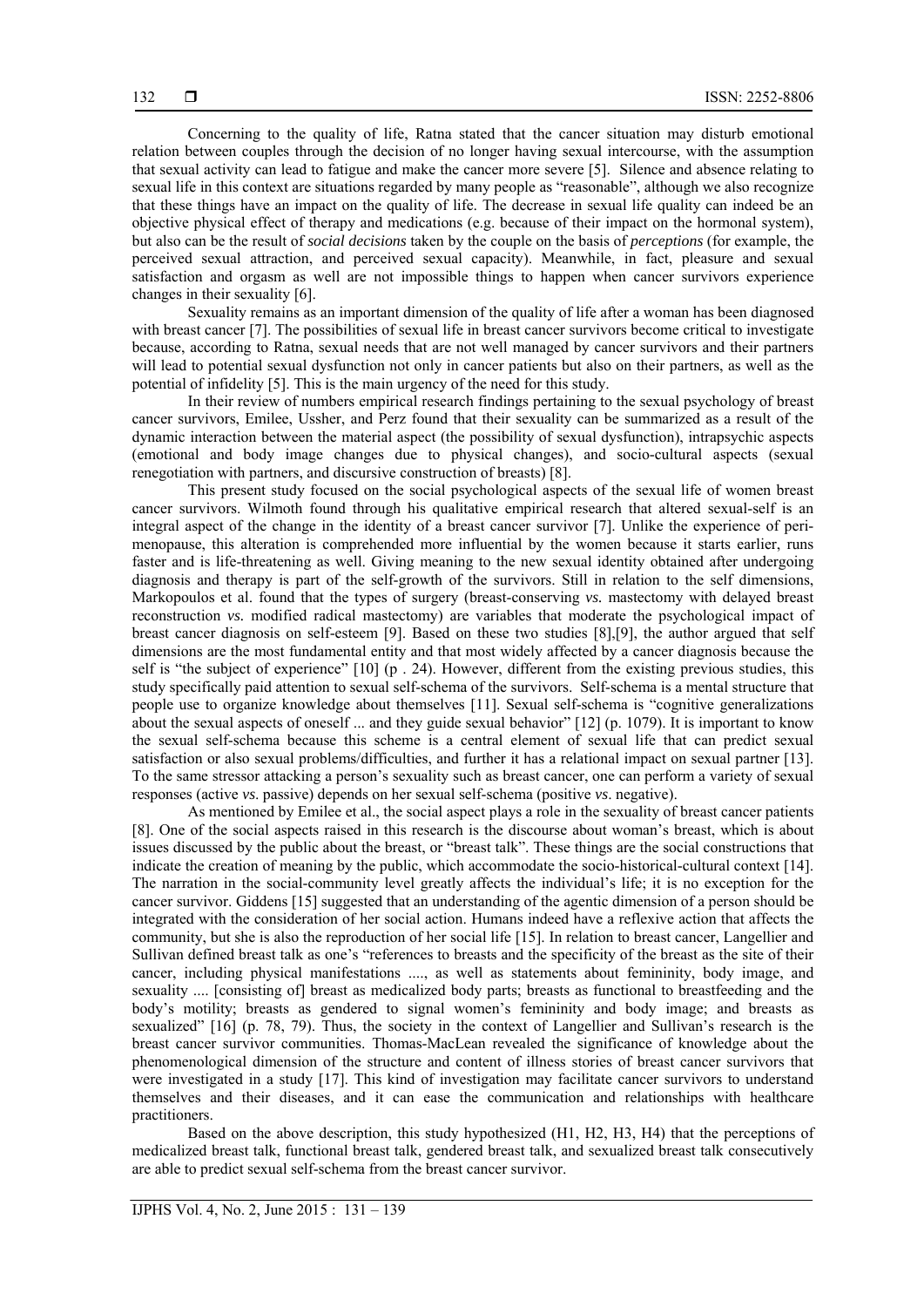In addition to breast talk, another variable that is supposed to predict sexual self-schema is physical self-concept. Breast cancer survivors who undergo treatment for their cancer can experience *persistent effects*, that is the effects of treatment (radiation and/or hormone therapies and/or chemotherapy and/or targeted therapies and/or surgery) in the chronical patient's body, either which has been experienced since the implementation of the treatment or has been just experienced in several months or years after the treatment had been completed [18],[19]. Persistent effects can affect the person's self-concept, especially physical selfconcept. Park, Zlateva, and Bank [20] stated that cancer can change self-concept. Self-concept has a hierarchical structure that represents the combinative effects of one's perceptions of her ability, strength, and appearance [21]. The study of Bragado et al. found that in children, chemotherapy worsens their physical self-concept [22]. Esnaola, Infante, and Zuleika found that physical self-concept is made up of components of ability (e.g., "I can run and exercise for a long time without getting tired"), strength (e.g., "I am strong"), attractiveness (e.g., "I feel secure about my physical appearance"), and condition (e.g., "In general, I feel physically well"). It is estimated that the persistent effect causes a decrease in these components [23]. This decrease can make sexual self-schema of the breast cancer survivor becomes more negative. Based on the descriptions, this study hypothesized (H5) that physical self-concept is able to predict sexual self-schema of the breast cancer survivor.

By integrating all of the previous hypotheses, from the first (H1) to the fifth (H5), then the author hypothesized, "There is a theoretical model that can be used to explain a variety of a breast cancer's sexual self-schema." (H6).

# **2. RESEARCH METHOD**

### **2.1. Participants and Design**

Participants of this study were 130 female breast cancer survivors (mean of age = 39.45 years of old; standard deviation of age = 3.542 years) recruited with purposive sampling technique. Participants of the measurement instrument trial were 70 survivors outside of the field research participants.

This research design is quantitative, predictive-correlational design, with data analysis techniques involving a multiple linear regression analysis. The predictor variables of this research are the perceptions toward breast talk (medicalized breast talk, functional breast talk, gendered breast talk, and sexualized breast talk) and physical self-concept. The criterion variable is sexual self-schema of the breast cancer survivor.

# **2.2. Instruments and Procedure**

Participants were given a questionnaire consisting of a number of the scales measuring predictor and criterion variables in Indonesian. Criteria of scale reliability and item validities of the measuring instrument are an internal consistency index (Cronbach's Alpha) that is greater than or equal to 0.6, and the corrected item-total correlations that are greater than or equal to 0.25.

Measurement instrument of sexual self-schema was adapted from Sexual Self-schema Scale [12]. The title of the scale is "*Describe Yourself*". The instruction in this scale is as follows [12] (p. 1100):

"*Below is a listing of adjectives. For each word, consider whether or not the term describes you. Each adjective is to be rated on a scale ranging from 0 = not at all descriptive of me to 6 = very much descriptive of me. Choose a number of each adjective to indicate how accurately the adjective describes you. There are no right or wrong answers. Please be thoughtful and honest. Question: to what extent does the term \_\_\_\_\_ describe me?*"

This scale consists of three factors, which originally consisted of 26 items. The first factor is Passionate-romantic. The second factor is Open. The third factor is Embarrassed-conservative. Sexual selfschema is calculated by performing the calculation as follows: *Factor 1 + Factor 2 - Factor 3*. Sample items of Factor 1 are (1) loving, (2) stimulating, (3) arousable, (4) romantic, (5) passionate, (6) warm, (7) revealing. Sample items of Factor 2 are (1) uninhibited, (2) open-minded, (3) frank, (4) experienced, (5) broad-minded, (6) straightforward, and (7) outspoken. Sample items of Factor 3 are (1) cautious, (2) timid, (3) prudent, (4) conservative, and (5) inexperienced.

Validity and reliability test of the instrument gave the following results: On Factor 1, Cronbach's Alpha = 0.751, corrected item-total correlations ranged from 0.320 to 0.709, with 4 items aborted. On Factor 2, Cronbach's Alpha = 0.795, corrected item-total correlations 0.283 up to 0.657, without any items that need to be aborted. On Factor 3, Cronbach's Alpha = 0.608, corrected item-total correlations ranged from 0.280 to 0.492, with 3 items aborted. Thus, the numbers of valid items are 19 items.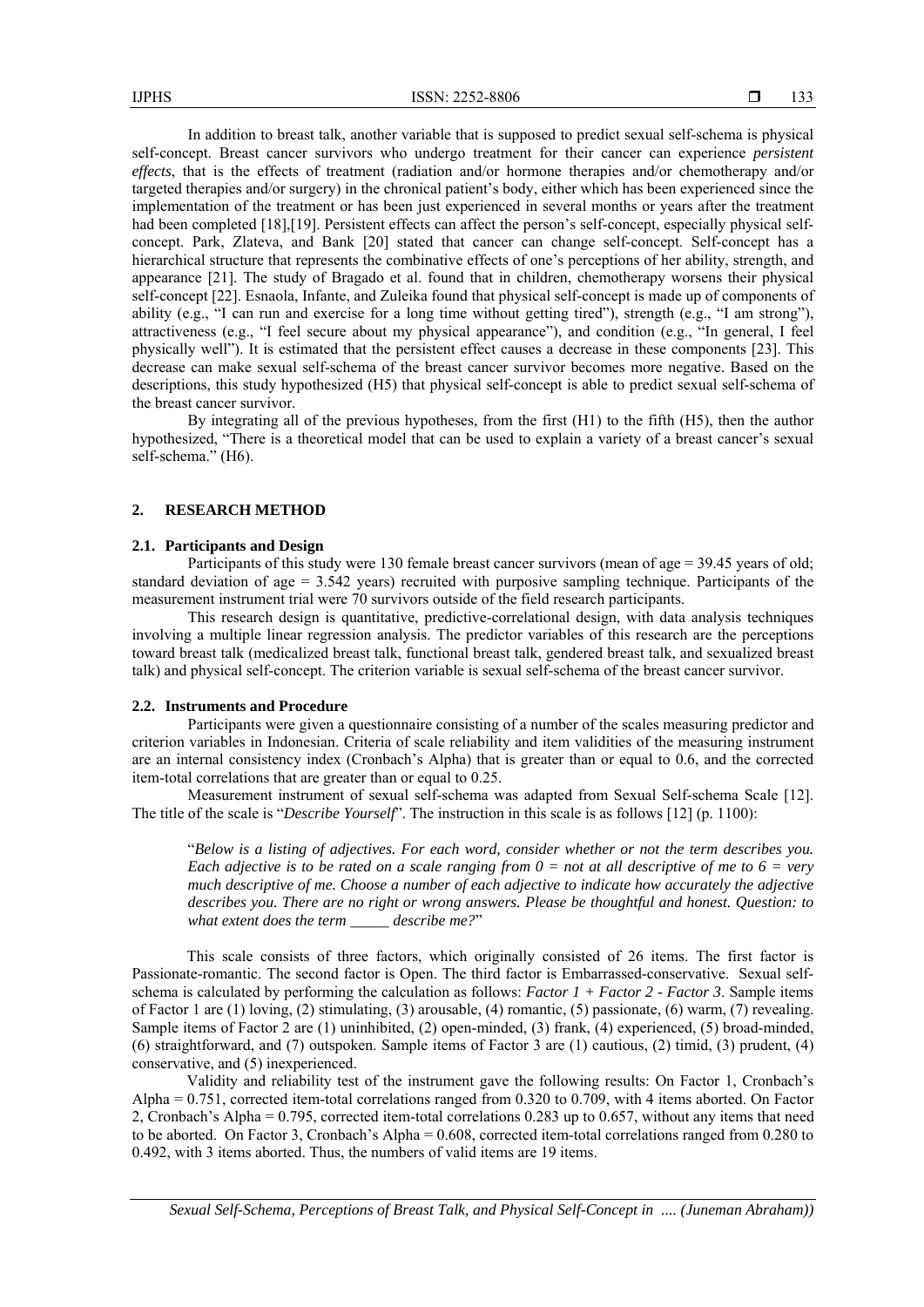Measurement instrument of perceptions of breast talk was adapted from the results of Langellier and Sullivan's qualitative research [16]. The themes of breast talk generated from a depth narration were derived into statement items, with the response scale from *Strongly Disagree* (score of 1) to *Strongly Agree* (score of 6). Examples of Medicalized Breast Talk perception items are "Women's breasts are specific body organs in which the existence can be modified by operation, etc.", "The cultural meaning of the breast is less important than the meaning of the health." Sample items of Gendered Breast Talk perception are "The image of a woman depends on her breasts", "Without breast, there is no intimacy and love in a woman", "The breast visual appearance can not be replaced by other things such as a prosthesis (an artificial breast)", "The breast makes a woman feels to be wanted." Sample items of Sexualized Breast Talk perception are "The breast shows a woman's sexual desire", "I can reach orgasm only through the sensation in my breasts", "The breast dimension is not only physical, but also aesthetic, mental, and emotional." Examples of Functional Breast Talk perception items are "Breast accommodates power to support daily activities", "Breast makes women be active and increase their freedom of movement", and "Breast has the function and meaning that makes women proud."

Validity and reliability test of the instrument gave the following results: On Medicalized Breast Talk perception, Cronbach's Alpha = 0.647, corrected item-total correlations ranged from 0.297 to 0.523. The number of the valid items is 4 of the 10 items proposed. On Gendered Breast Talk perception, Cronbach's Alpha = 0.779, corrected item-total correlations ranged from 0.290 to 0.624. The number of the valid items is 7 of 9 items proposed. On Sexualized Breast Talk perception, Cronbach's Alpha = 0.692, corrected item-total correlations ranged from 0.472 to 0.617. The number of the valid items is 3 of 7 items proposed. On Functional Breast Talk perception, Cronbach's Alpha = 0.6, corrected item-total correlations ranged from 0.277 to 0.459. The number of valid items is 19 items. The number is a valid point 4 of 8 items proposed. Thus, the numbers of valid items of Perceptions of Breast Talk are 18 items.

Measurement instrument of physical self-concept was adapted from the Physical Self-attribute Questionnaire [24]. The author used the first part of the questionnaire. Instructions for this tool are as follows [24] (p. 641):

*"This questionnaire has to do with your attitudes about some of your activities and abilities. For the first nine items below, you should rate yourself relative to other people your age and gender by using the following scale: Bottom 5%* (score of 1─author's note: the scoring system was not mentioned to participants in this instruction)*, Lower 10%* (score of 2)*, Lower 20%* (score of 3)*, Lower 30%* (score of 4)*, Lower 50%* (score of 5)*, Upper 50%* (score of 6)*, Upper 30%* (score of 7)*, Upper 20%* (score of 8)*, Upper 10%* (score of 9)*, Top 5%* (score of 10)*. An example of the way the scale works is as follows: if one of the traits that follows was 'height', a woman who is just below average in height would choose 'lower 50%' whereas a woman who is taller than 80% (but not taller than 90%) of her female counterparts would choose 'upper 20%'.*"

Sample items are (1) Relative to others your age and gender, rate your physical strength, with those in the "top 5%" being the strongest; (2) Relative to others your age and gender, rate your physical endurance, with those in the "top 5%" being those with the most endurance; (3) Relative to others your age and gender, rate your physical attractiveness, with those in the "top 5%" being the most attractive; (4) Relative to others your age and gender, rate your sport competence, with those in the "top 5%" being the most competent in sports; and (5) Relative to others your age and gender, rate your physical flexibility, with those in the "top 5%" being the most flexible.

Validity and reliability test of the instrument gave the following results: Cronbach's Alpha = 0.852, corrected item-total correlations 0.601 up to 0.718. The numbers of valid items are 5 items.

This study was carried out by the author's initiative and on the agreement of the Psychology Department Head, Faculty of Humanities, Bina Nusantara University, in the form of a letter of assignment to do research, as well as the knowledge of the Research Coordinator of the Department. When filling in the questionnaire, the participants were provided with informed consent, and they were informed of the consequences (such as fatigue) at the time of filling, and that they are entitled to resign at any time throughout the phases of the study.

# **3. RESULTS AND ANALYSIS**

Description of the participants were as follows: In terms of the profession, 48 housewives, 35 entrepreneurs, 34 private sector employees, and 13 civil servants. The participant's domiciles were Jakarta (111), Tangerang (14), Bogor (4), and Bekasi (1). The ethnic composition of the participants were Java (79), Chinese (33), Sundanese (13), Padang (3), Batak (1), and Betawi (1). The composition of the educational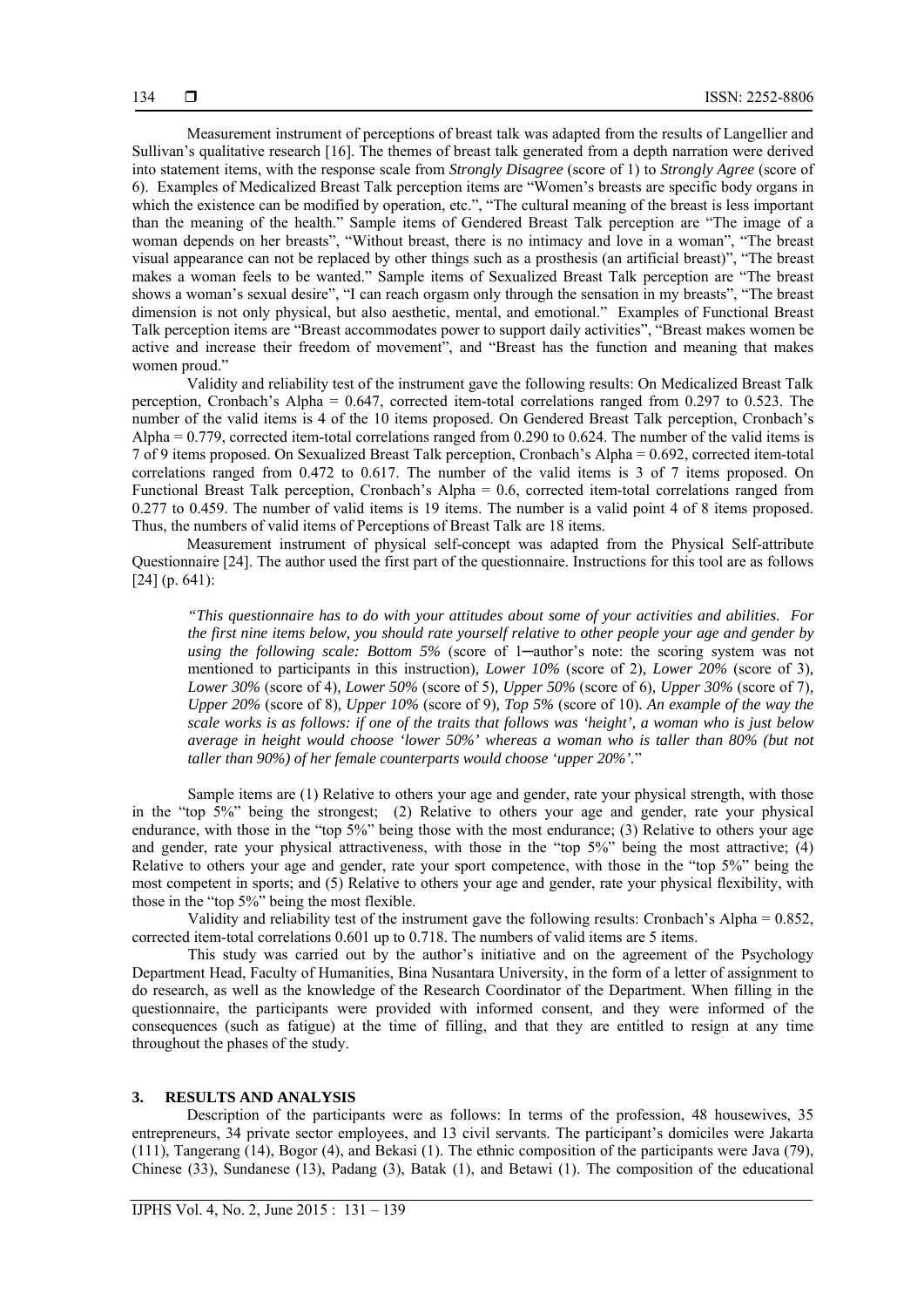level of participants were Bachelor Stratum 1 (102), and Senior High School (28). The entire participants were married. The participant composition of breast cancer stages were Stage 2 (86), Stage 3 (37), Stage 1 (5), and Stage 4 (2). A total of 72 participants had undergone surgery, and 58 participants had not/did not experience surgery. A total of 89 participants had undergone radiation therapy, 40 participants had undergone mastectomy, and 1 participant experienced hormone therapy.

Multiple linear regression analysis showed the results of  $F(5, 129) = 5.469$ ,  $p = 0.000$ , *R-square* = 0.181. This indicated that the five predictors proposed in the research hypotheses were able simultaneously to predict sexual self-schema with a contribution of 18.1%; H6 is supported by empirical data.

In a more detailed, physical self-concept (*Beta* = 0.268,  $p < 0.01$ ) and perception of functional breast talk (*Beta* = 0.269,  $p < 0.05$ ) are able to predict sexual self-schema in positive ways (see Table 1); H5 and H2 are supported by empirical data. This means that the more a woman has positive physical self-concept, the more positive her sexual self-schema. The more she has a positive perception of functional breast talk, the more positive her sexual self-schema. However, perceptions of medicalized breast talk ( $Beta = 0.010$ ,  $p >$ 0.05), gendered breast talk (*Beta* = -0.034,  $p > 0.05$ ) and sexualized breast talk (*Beta* = 0.020,  $p > 0.05$ ) are not able to predict sexual self-schema; H1, H3, and H4 are not supported by empirical data.

Table 1. Multiple linear regression predicting sexual self-schema in breast cancer survivor (*n* = 130)

| Variable                |          | SE B  | Beta     |          |       |
|-------------------------|----------|-------|----------|----------|-------|
| Physical self-concept   | 0.317    | 0.114 | 0.268    | 2.773    | 0.006 |
| Medicalized breast talk | 0.032    | 0.300 | 0.010    | 0.107    | 0.915 |
| Gendered breast talk    | $-0.061$ | 0.214 | $-0.034$ | $-0.286$ | 0.775 |
| Sexualized breast talk  | 0.076    | 0.382 | 0.020    | 0.199    | 0.842 |
| Functional breast talk  | 0.811    | 0.333 | 0.269    | 2.436    | 0.016 |

This study found that **physical self-concept is able to predict sexual self-schema of breast cancer survivors in the positive way**. The existence of predictive correlation can be understood first of all because sex itself covers almost all the physical dimensions of romantic relationships [24]. The measuring instrument of physical self-concept used in this present study is thick with elements of knowledge and efficacy of physical competence [25], which is indeed necessary for doing a successful and meaningful sexual activity. In addition, women who perceive themselves physically attractive are also more comfortable with sexual matters [26].

Donaghue found a positive correlation between body satisfaction and sexual self-schema (especially the *passionate/romantic* factor, i.e. the inclination to positive emotions in intimate relationships, and the *open* factor, i.e. the tendency of a person to have an open mind and experience), and explained that sexual selfconfidence (i.e. confidence to pursue a quality intimate relationship) connects with the two variables [27]. Sexual activity in this present study is a dyadic activity, in which all women survivors are married and have definitive partners. Alipoor et al. found that the more positive physical self-concept of a woman, the lower her body dissatisfaction [28]. Summarize the entire findings, it can be concluded that the mechanism of predictive correlation between physical self-concept and sexual self-schema is bridged by the degree of confidence and satisfaction of a breast cancer survivor woman with her body.

This study found that **functional breast talk is capable to predict sexual self-schema of a female breast cancer survivor, in the positive way, while other breast talks, namely medicalized, sexualized, and gendered breast talk are unable to predict it**. Perceptions about breast talk are different from physical self-concept for physical self-concept is about their body in a whole or globally, while the discussion on the breast talk specifies in one part of the physical self, i.e. breast.

In order to discuss this issue, first of all, it is necessary to expose in advance the breast functions in the society cognition. The cognition of society is critical to know because the cancer experience and, in particular, how a survivor creates the meaning of the experience, besides based on her personal comprehension, is also a result of dialogues or dialectics between her and the social context [29]. Langellier and Sullivan (1998) proposed two breast functions of thematic analysis of the cancer patient's expression, as follows:

"*first, how as glandular organ it enables breast-feeding and nurturance, and, second, how as a part supporting the whole body's movement, it enables particular physical activities to be performed on a daily basis .... breast involves meanings of pride, self-reliance, and accomplishment in the body's motility, its spontaneous powers to do particular activities*" [16] (p. 82).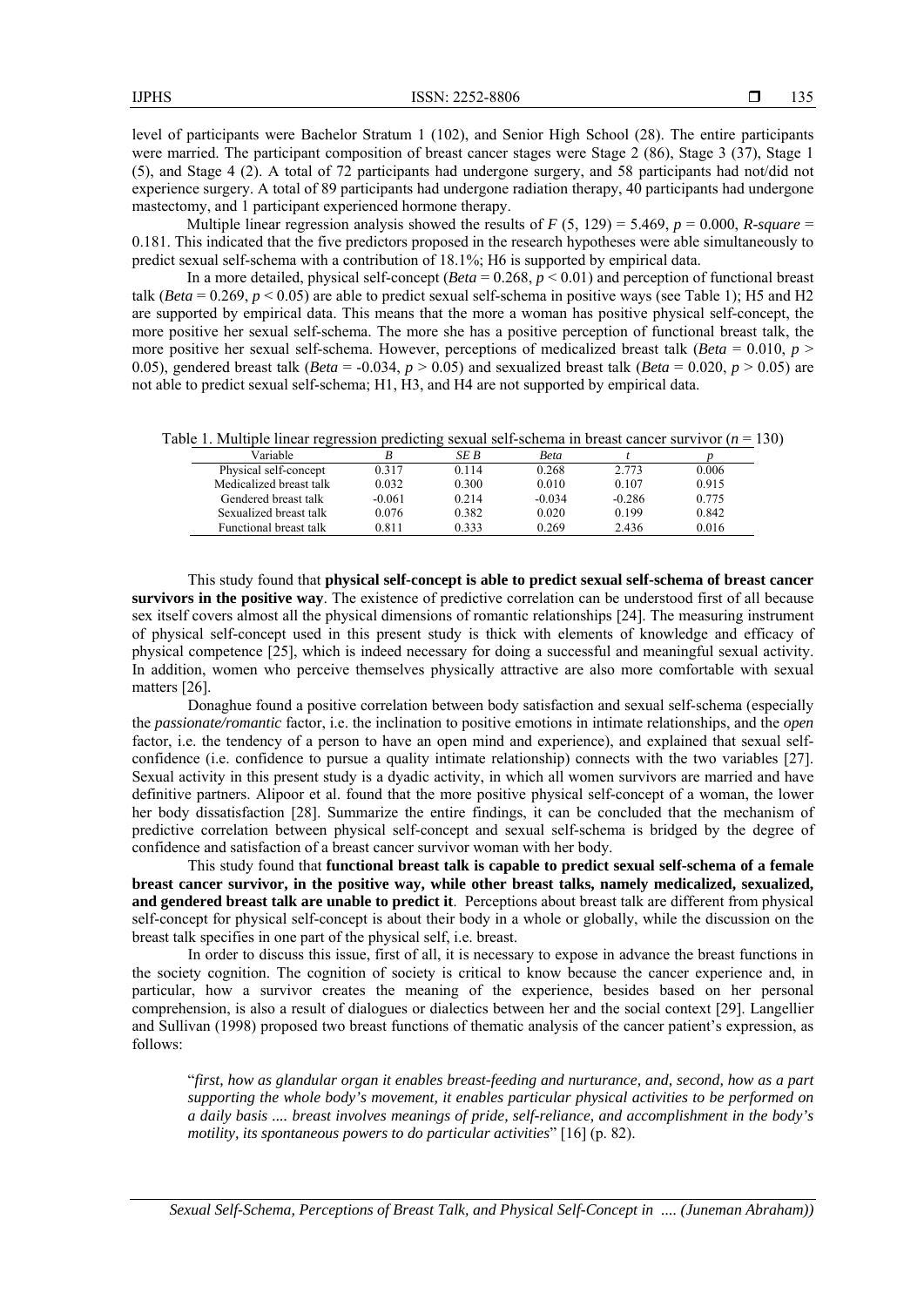In other words, the maternal function (and not the sexual or visual aspect) of the breast is emphasized in the functional breast talk. It is interesting that for Indonesian women who become participants in this study, the "de-sexualized breast" emphasizing its functions contributes to her sexual self-schema.

The finding is not in line with the Sevelius' findings which stated that "sexualized images of female breasts ... have a negative impact on some women's willingness to breastfeed" [30] (p. ii). According Sevelius, *sexualisation of breasts* has changed women viewpoint from the breast that is breastfeeding as the reasonable practice of "cultural" following the mother's pregnancy and the birth of a child into the breast as sexual objects. As a consequence, in breastfeeding activity, breast shape change (becoming "less/not beautiful") is given a more value, and it made the women worried. Thus, Sevelius' findings implied a negative correlation between sexual self-schema and functional breast, whereas this present study found a positive correlation in the study's participants who were Indonesian people. How to explain this positive correlation?

Sevelius explained his study's result by using *Westernization* concept. According to him, the concept makes breast as the object and gives the feeling of a strong sexual nuance and privacy to the breast. This explanation can only be countered by the discourse being circulated in the community. These recent years, a campaign to activate mothers to breastfeed even to encourage exclusive breastfeeding by mothers become increasingly popular, and it is also supported by the Government and non-governmental organizations in Indonesia [31]-[33]. Global movement through social media aimed at providing wider psychosocial public spaces for breastfeeding mothers is also increasing in the frequency and intensity by the uploading of the nursing mother pictures in the public places to the websites or social media [34]. In addition, expression and imagery that "*Breastfeeding mother is sexy*" has entered Indonesia (e.g. [35], [36]). Wright made this expression well elaborated through his article, "*Breastfeeding is the New Sexy!*", as follows:

"*When you look at this picture and the others of mothers breastfeeding (nude or not), I want you to see confident, sexy women who bared it all for breastfeeding; who feel sexy at this very stage of life and motherhood. Proud women, who accept where they are now and maintain confidence in the growth process to come. Courageous women in their feat to bring awareness and attention to educate and inspire others to breastfeed!*" [37]

In other words, there is a shift or amelioration toward the meaning of "sexy" and "breastfeeding". It is also cannot be denied that breastfeeding activity has a sexual dimension for some people, as told by a BabyCenter member [38]. She said that her husband was annoyed when she was breastfeeding her son because her husband regarded breastfeeding activity "as something sexual" [38]. Various discourses circulating us indicate that the functional breast is not really "desexualized". In other words, there are sexual layers that covered the functional breast. However, the question is: "Would the contestation between the sexual overtones of the breast (that have a negative connotation, because it is seen as making the women be an "object") and the function of the breast (that have a positive connotation advocating the interests of breastfed children as future generations) be productive discourses for the advancement of our understanding of women's lives in general as well as for improving the women quality of life?". The following issue stated by Theuring might be an important advice that the functional/maternal breast talk does not need to negate or deny the sexuality of the female breast:

"*I want to feel confident and proud when I breastfeed my child. It's very empowering! And feeling sexually attractive is also just as empowering …. I do not condone the over-sexualizing of women or sex as a way to control women, but I do not feel that we need to desexualize ourselves in order to gain value for mothering in mainstream society. I don't think we need to assume that sexuality is a dirty thing. Sex is not dirty or shameful.*" [39]

Theuring's statement [39] above would clarify why the participants of this study have the perception that functional breast talk is positively correlated with sexual self-schema. It is very likely that the breast cancer survivors who became participants of this study had received a new image of the sexual nuance of breastfeeding.

Functional breast talks still exist in the breast cancer survivor as a memory. This is consistent with the statement of Connerton [40] (p. 80), "The body is the main 'container' of habitual memory … because the past is passed on to us in practices of the body or in the ways of doing and being". A woman's experience in nurturing and caring the others with her breast in the past has given sense of worth to her so that it can provide sexual motivation now and in the future.

Why medicalized breast talk has no effect on sexual self-schema? Breast cancer survivors have a dilemma when encountering medical-clinical-health interventions toward their breasts. Thomas-MacLean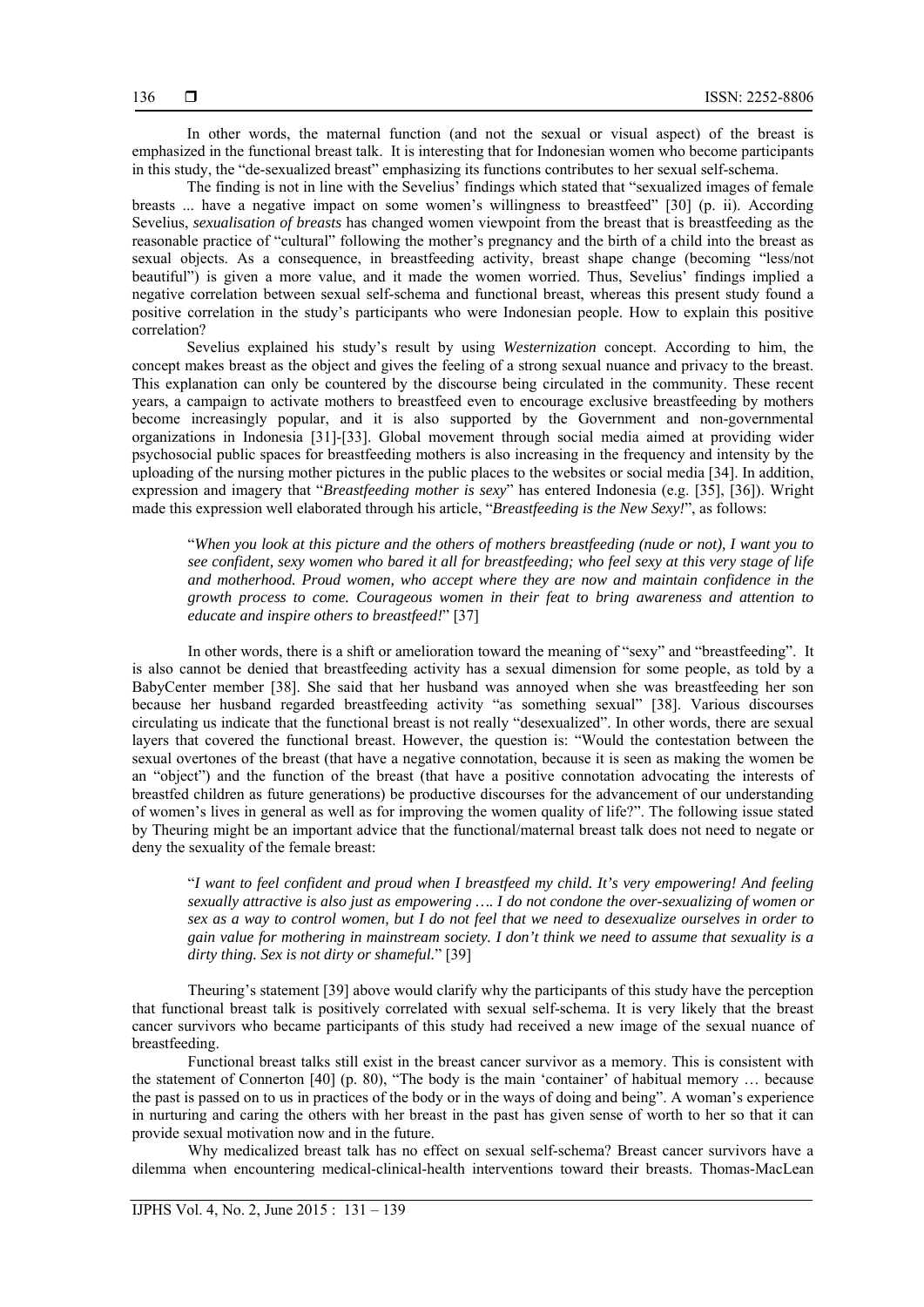through their qualitative study had succeeded in showing (and socializing as well) that phenomenologically, medical therapy experience bringing transformative experience in addition to the psychological suffering experience as believed by the general public [41]. In addition, women are in the tension between the tendency of approaching and away from the breast treatment. In other words, the medicalization experience is a positive and negative experience as well. For example, participating in the medicalization causes pain and loss of autonomy, risk, and uncertainty, but leaving or disconnecting with medicalization has also been realized to be eliminating the chance of (1) understanding the disease, (2) building the framework of meaning of the illness, and (3) having an existential self-understanding [41]. The entire experiences require certain struggle involving dynamic-contradictory memories, and, therefore, have varying effects on sexual selfschema of the survivors, so there appears no correlation between medicalized breast talk and sexual selfschema.

Why perceptions toward sexualized and gendered breast talk are not able to predict sexual selfschema? Langellier and Sullivan put forward that in gendered breast talk, the breast is "a sign of femininity, beauty, and sexual desirability" [16] (p. 84) and in sexualized breast talk, then breast "incorporated both the look and the feel of the breasted experience ... involved both sexual desirability to others and feeling sexual desire oneself" [16] (p. 87, 88). Empirical data of this study indicated that the gendered and sexualized breast is no longer important, or do not contribute to sexual self-schema. This might be caused by the concrete situation experienced by breast cancer survivors, or even the new identity they successfully achieved. Recent breast conditions may indeed provide a feeling of imperfection or incompletion as a woman [8]. However, rather than focusing on it, the participants in this study appears to be more focused on the consideration of the emotional abilities of the breast that is contained or covered in the the historical memory of its function, as mentioned above. Things which can be managed by the survivors among others are (1) the emotional aspects of the breast, and (2) the physical aspects of the parts of self that are corporally still healthy. Interventions such as "education and lifestyle changes to sexual counseling, pelvic floor therapies, sexual aids, medications, and dietary supplements" [41] (p. S20) first of all are not for the shake of "public interest", like to look feminine or increase sexual attractiveness in the eyes of the public, but to cope with, or minimize the sexual dysfunction potential. Therefore, they have to rely on other modalities, namely "psychologicalemotional modalities" (which is encompassed in the functional breast talk), as the primary constituent of their sexual self-schema.

The findings of this present study is in line with the Elliott statement [42] which emphasized that motherhood (as stressed in the functional breast talk), and not merely genital function (which is affected by breast medication), is one of the aspects that can affect the sense of sexual self.

### **4. CONCLUSION**

This study concluded that the perception of functional breast talk and physical self-concept play roles in predicting sexual self-schema in breast cancer survivors.

As the implication, endeavors to build women's physical self-worth internally since early stage of life became urgent. It is evident that a dimension of the breast which is assumed as "asexual", i.e. its nurturance function, indeed contributes to the sexual function and schema later in life, including in times while bearing pain such as cancer. This is the contribution of this study's findings.

In breast cancer survivor, perceptions regarding the historicity of female breast strength in supporting life turned out to be giving sexual meaning that goes beyond the effort to meet the need—which is becoming very difficult—for "being desired erotically-sexually by the public", although it is hard to deny that the sexual layers might also exist in the functional breast. Redefinition of female sexuality that is not only focused on appearances and physical parameters has become a classical debate and rediscovered its context in this research.

#### **REFERENCES**

- [1] Satria., "Insidensi kanker payudara di Indonesia terus meningkat", 2012. http://ugm.ac.id/id/berita/4098 insidensi.kanker.payudara.di.indonesia.terus.meningkat.
- [2] Waspada Online, "Kanker payudara predator nomor satu di Indonesia", 2013. http://www.waspada.co.id/index.php?option=com\_content&view=article&id=289899:kanker-payudara-predatornomor-satu-di-indonesia&catid=28:kesehatan&Itemid=48.
- [3] American Psychological Association, "Psychology has important role in changing cancer landscape", 2015. http://www.apa.org/news/press/releases/2015/03/psychology-cancer.aspx.
- [4] World Health Organization, "WHOQOL: Measuring quality of life", 1997. http://www.who.int/mental\_health/media/68.pdf.
- [5] Ratna JMJ., "Dampak penyakit kanker terhadap aspek psikologis-sosial dan spiritual penderita", 2003. http://josephine-ratna.blogspot.com/2003/12/dampak-penyakit-kanker-terhadap-aspek.html.

*Sexual Self-Schema, Perceptions of Breast Talk, and Physical Self-Concept in .... (Juneman Abraham))*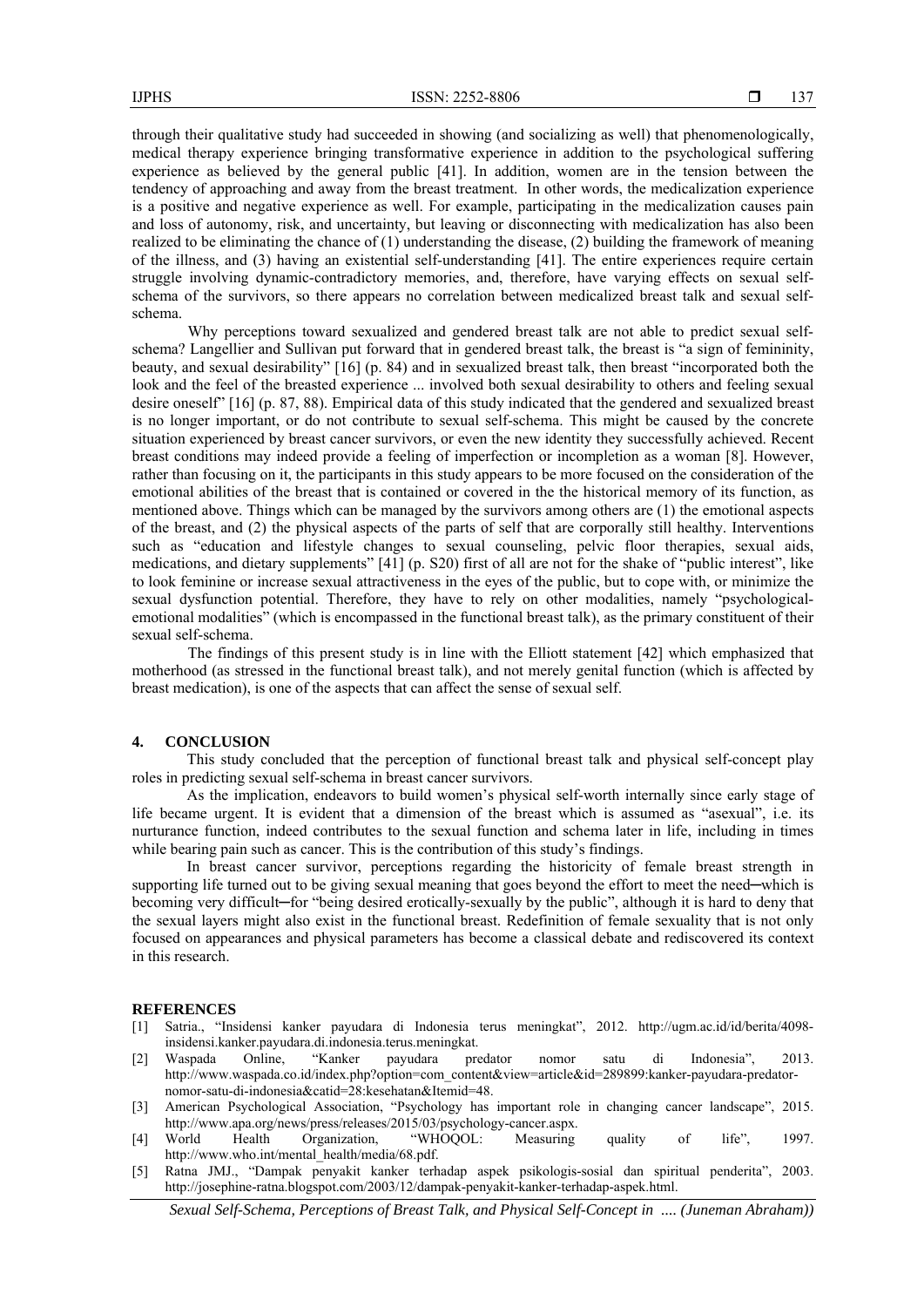- [6] Cancer.org, "Keeping your sex life going despite cancer treatment", 2013. http://www.cancer.org/treatment/treatmentsandsideeffects/physicalsideeffects/sexualsideeffectsinwomen/sexualityf orthewoman/sexuality-for-women-with-cancer-keeping-sex-life-despite-cancer-treatment.
- [7] Wilmoth MC., "The aftermath of breast cancer: an altered sexual self", *Cancer Nurs*, vol/issue: 24(4), pp. 278-286, 2001.
- [8] Emilee G., Ussher JM., Perz J., "Sexuality after breast cancer: a review", *Maturitas*, vol. 66, pp. 397-407, 2010.
- [9] Markopoulos C., Tsaroucha AK., Kouskos E., Mantas D., Antonopoulou Z., Karvelis S., "Impact of breast cancer surgery on the self-esteem and sexual life of female patients", *J Int Med Res*, vol/issue: 37(1), pp. 182-188, 2009.
- [10] Ferguson H., "Self-identity and everyday life", Abingdon: Routledge, 2009.
- [11] Aronson E., Wilson TD., Akert RM., "Social psychology", 6th ed., New Jersey: Pearson Education, 2007.
- [12] Andersen BL., Cyranowski JM., "Women's sexual self-schema", *J Pers Soc Psychol*, vol/issue: 67(6), pp. 1079- 1100, 1994.
- [13] Cyranowski JM., Aarestad SL., Andersen BL., "The role of sexual self-schema in a diathesis–stress model of sexual dysfunction", *Appl Prev Psychol*, vol/issue: 8(3), pp. 217–228, 1999.
- [14] Lawler S., "Narrative in social research", in: May, T., editor, Qualitative research in action, London: SAGE Publications Ltd., pp. 242-258, 2002.
- [15] Tucker K., "Anthony Giddens and modern social theory", London: SAGE Publications Ltd., 1998.
- [16] Langellier KM., Sullivan CF., "Breast talk in breast cancer narratives", *Qual Health Res*, vol/issue: 8(1), pp. 76-94, 1998.
- [17] Thomas-MacLean R., "Memories of treatment: the immediacy of breast cancer", *Qual Health Res*, vol/issue: 14(5), pp. 628-643, 2004.
- [18] Aziz NM., Rowland JH., "Trends and advances in cancer survivorship research: challenge and opportunity", *Semin Radiat Oncol*, vol/issue: 13(3), pp. 248-266, 2003.
- [19] Schmitz K., "Physical activity and breast cancer survivorship", in: Courneya, K. S.; Friedenreich, C. M., editors, Physical activity and cancer, Berlin, Heidelberg: Springer-Verlag, pp. 189-215, 2011.
- [20] Wong JC., Payne AYM., Mah K., Lebel S., Lee RNF., Irish J., Rodin G., Devins GM., "Negative cancer stereotypes and disease-specific self-concept in head and neck cancer", *Psychooncology*, vol/issue: 22(5), pp. 1055- 1106, 2013.
- [21] Fox KR., "The self-esteem complex and youth fitness", *Quest*, vol/issue: 40(3), pp. 230-246, 1998.
- [22] Bragado C., Hernández-Lloreda MJ., Sánchez-Bernardos ML., Urbano S., "Physical self-concept, anxiety, depression, and self-esteem in children with cancer and healthy children without cancer history", *Psicothema*, vol/issue: 20(3), pp. 413-419, 2008.
- [23] Esnaola I., Infante G., Zulaika L., "The multidimensional structure of physical self-concept", *Span J Psychol*, vol/issue: 14(1), pp. 304-312, 2011.
- [24] Kohlberger B., "Sexual self-schema and its influence on perceptions of sexual health in romantic relationships", *Unpublished thesis*, Detroit, Michigan: Graduate School of Wayne State University, 2011.
- [25] Moore JB., Mitchell NG., Kilpatrick MW., Bartholomew JB., "The physical self-attribute questionnaire: development and initial validation", *Psychol Rep*, vol/issue: 100(2), pp. 627-642, 2007.
- [26] Pornchaikate A., "Sexual self-schema and sexual behaviors among young adult Thai women", *Unpublished dissertation*, Madison, United States: University of Wisconsin-Madison, 2003.
- [27] Donaghue N., "Body satisfaction, sexual self-schemas and subjective well-being in women", *Body Image*, vol/issue: 6(1), pp. 37-42, 2009.
- [28] Alipoor S., Goodarzi AM., Nezhad MZ., Zaheri L., "Analysis of the relationship between physical self-concept and body image dissatisfaction in female students", *Journal of Social Sciences*, vol/issue: 5(1), pp. 60-66, 2009.
- [29] Manderson L., Stirling L., "The absent breast: speaking of the mastectomied body", *Feminism & Psychology*, vol/issue: 17(1), pp. 75-92, 2007.
- [30] Sevelius P., "Breastfeeding in rural Eritrea: a qualitative study of factors influencing women's decision to exclusive or non exclusive breastfeeding", *Unpublished thesis*, Epidemiology and Global Health Department of Public Health and Clinical Medicine Umeå University, Sweden: Umeå, 2011. http://www.phmed.umu.se/digitalAssets/76/76128\_inlaga---petronella-sevelius.pdf.
- [31] Novarina A., "Peresmian 'Rumah Menyusui' awal kampanye peduli ibu", 2014. http://www.antaranews.com/berita/430366/peresmian-rumah-menyusui-awal-kampanye-peduli-ibu.
- [32] Berita Satu, "42 persen ibu di Indonesia beri ASI eksklusif: masih tergolong rendah", 2013. http://www.beritasatu.com/keluarga/92112-42-persen-ibu-di-indonesia-beri-asi-eksklusif.html.
- [33] Republika, "Menggelorakan kampanye ASI eksklusif", 2014. http://www.republika.co.id/berita/koran/urbana/14/10/27/ne3a0a6-menggelorakan-kampanye-asi-eksklusif.
- [34] Vemale., "Foto-foto kampanye ibu menyusui makin gencar di social media", 2014. http://www.vemale.com/galeri/foto-foto-kampanye-ibu-menyusui-makin-gencar-di-social-media.html.
- [35] AyahASI Bdg., "Ibu menyusui itu seksi", 2014. https://twitter.com/ayahasi\_bdg/status/500878833243791361.
- [36] Istrizain S., "Saudi Arabia support breastfeeding", 2013. http://m.kompasiana.com/post/read/544367/1/saudiarabia-support-breasfeeding.html.
- [37] Wright A., "Breastfeeding is the new sexy!", 2013. http://mswrightsway.com/2013/07/purpose-intent-to-bringawareness-to-breastfeeding-bf/.
- [38] Baby Center Member, "How can I get my husband to desexualize breastfeeding?", 2002. http://www.babycenter.com/400\_how-can-i-get-my-husband-to-desexualize-breastfeeding\_500412\_0.bc.